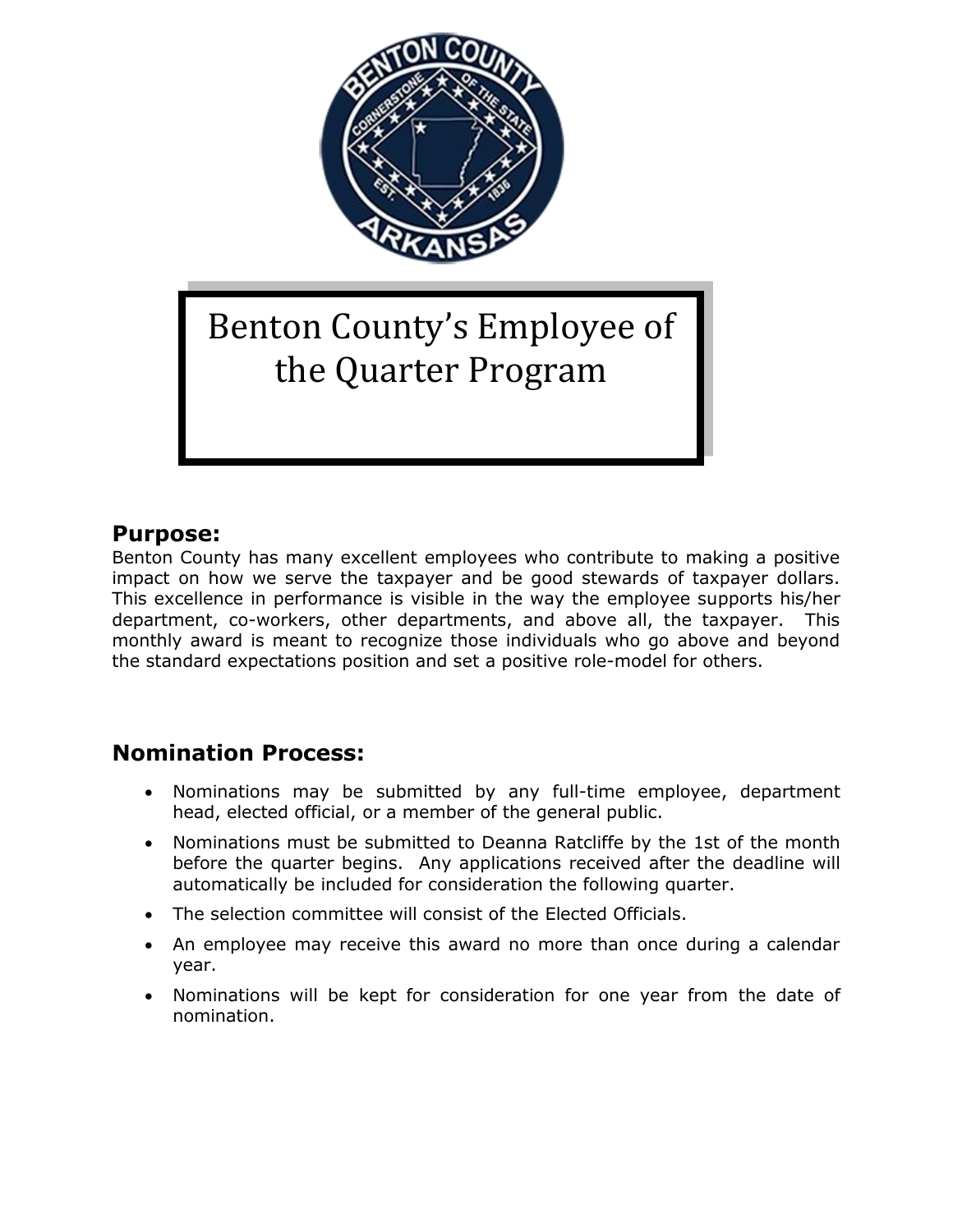## **Award Eligibility:**

- Must be a full-time employee of Benton County.
- Must not have received the award during the current calendar year.
- Must have been employed by Benton County for at least six months.

## **Evaluation Criteria**

- Importance of the employee's specific contribution and the extent to which it served to contribute to the employee's work team, the organization – or the public good.
- The impact the employee's contribution had on the efficiency, effectiveness or responsiveness of a department service or product.
- The originality of the contribution and the inspiration it may serve to other employees toward excellence of performance.